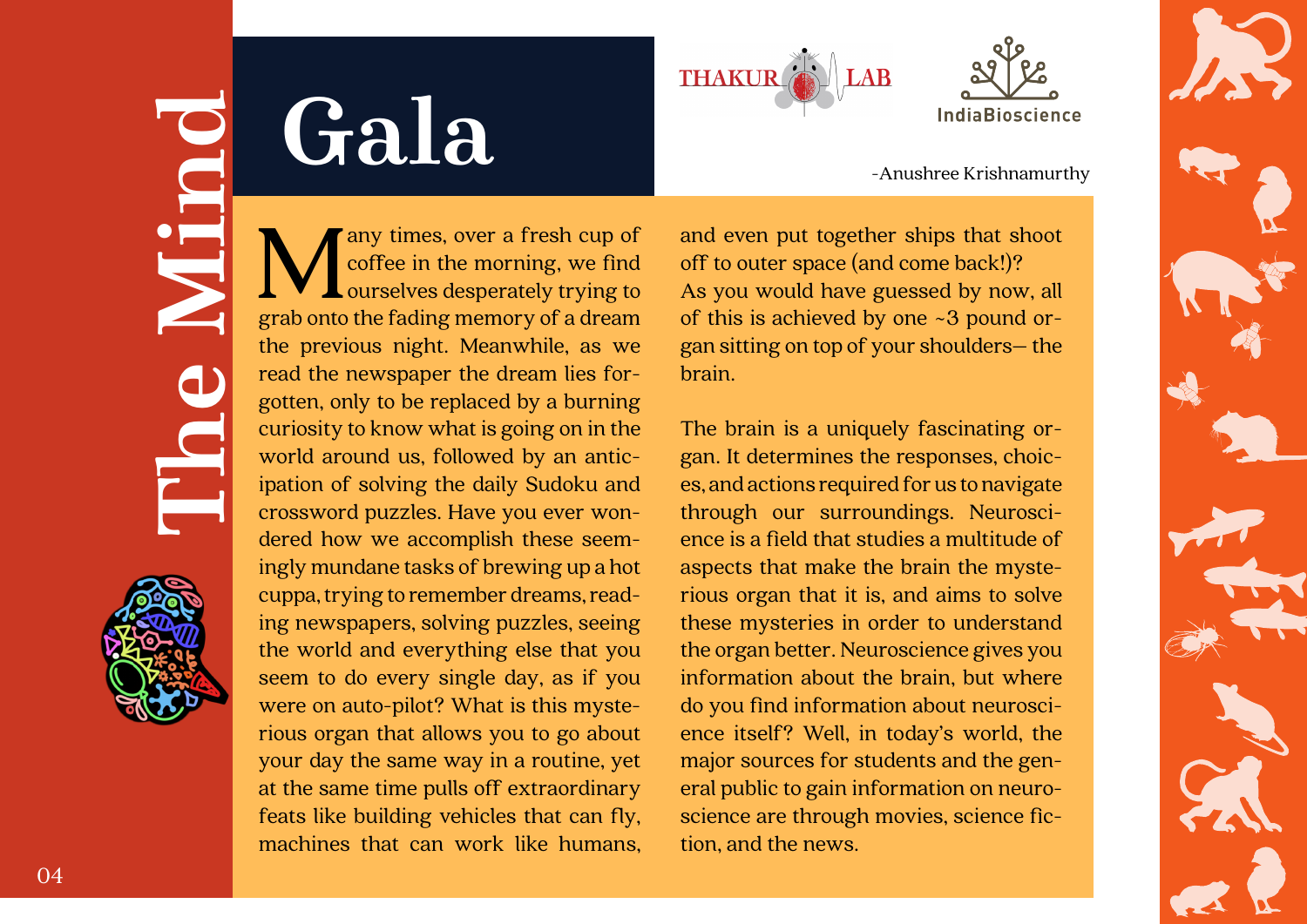## **Gala**



## **The Mind**







However, these sources often depict a very distorted picture of neuroscience and sometimes even propagate misinformation. Furthermore, neuroscience is rarely taught in undergraduate courses, thus depriving students of the opportunity to learn more about it. While there are plenty of good and reliable sources to access neuroscience-related information, people perceive neuroscience as a difficult topic. This is not untrue, since these scientific resources are full of technical jargon and are difficult for beginners and enthusiasts alike.

In order to find an answer to all your questions on basic neuroscience, bust myths about the brain, and to encourage students to explore the field, Project Encephalon and the Thakur Neurodegeneration Lab have collaborated to organize a year-long neuroscience outreach initiative, The Mind Gala, funded by the second IndiaBioScience Outreach Grant.

As the name suggests, this will be a year long celebration addressing basic aspects of the mind, brain and Neuroscience! The Mind Gala stands among the first science communication initiative that aims to convey the Neuroscience underlying complex yer fundamental neuroscientific concepts such as dreams, sleep, mood, emotions, memory, sensory perceptions, AI etc., in a simple and an easily comprehensible manner.. In an attempt to spark curiosity among students as well as the general public, The Mind Gala hopes to cater to a generation of Neuroscience enthusiasts whose curious minds can appreciate the beauty of brain sciences. It plans to share useful resources to support this process of learning, exploration and steer a journey to discover more about the brain in the future.

*"A Celebration of All Things Neuroscience"*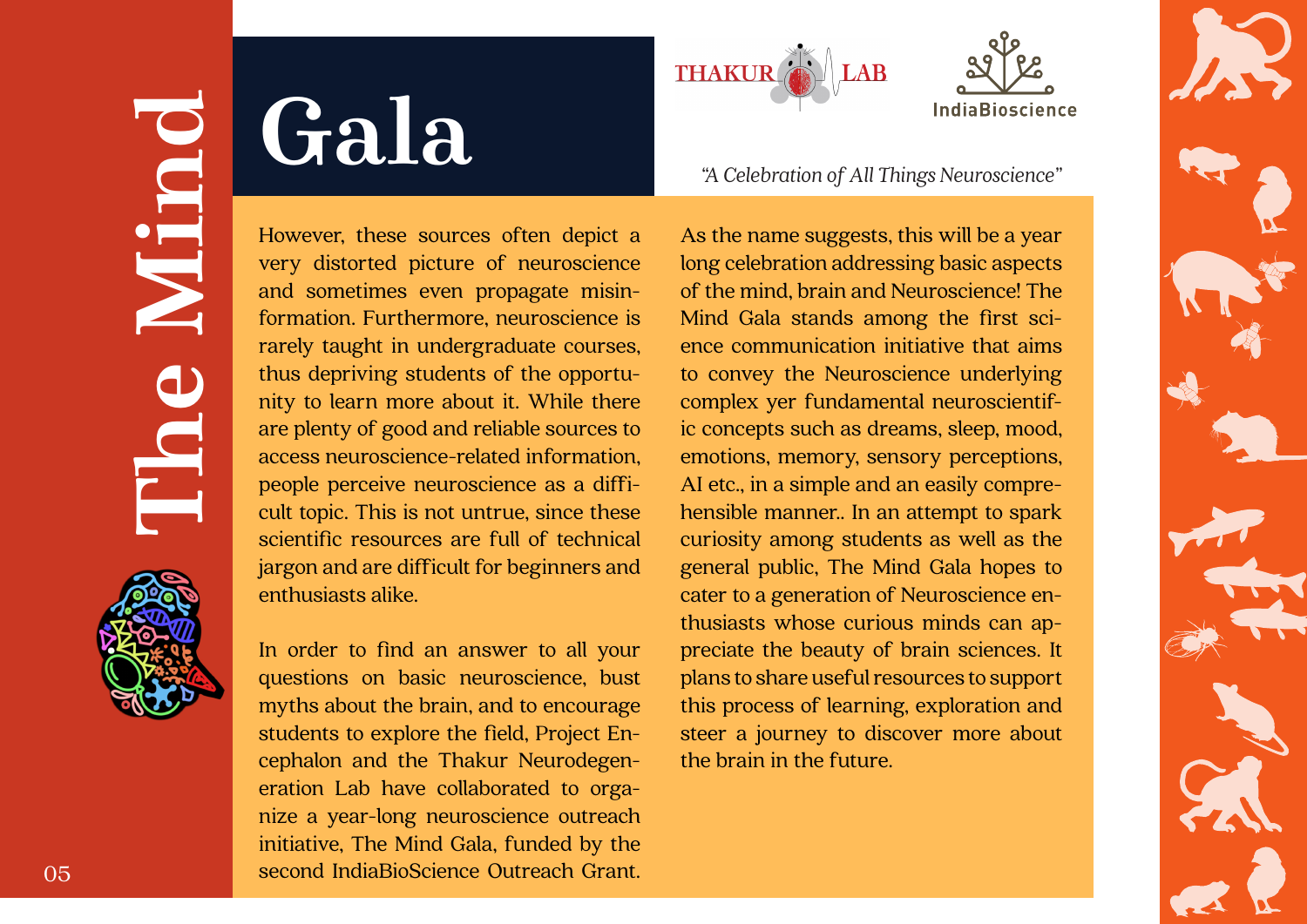

# **ISPRESS 2022**<br> **ISPRESS 2022**<br> **ISPRESS 2022**<br> **ISPRESS 2022**<br> **ISPRESS 2022**<br> **ISPRESS 2022**<br> **ISPRESS 2022**<br> **ISPRESS 2022**<br> **ISPRESS 2022**<br> **ISPRESS 2022**<br> **ISPRESS 2022**<br> **ISPRESS 2022**<br> **ISPRESS 2022**<br> **ISPRESS 2022**





### *Bheja Fry:*

A monthly webinar series designed to ignite your curiosity about the world of brain sciences!

Tailor-made for newbies in neuroscience.

Elementary topics, electrifying talks, exceptional speakers, a year long cerebral extravaganza!

### *Virtual Neuroscience Lab Tours all over the country:*

Sneak-peek into some of the top neuroscience laboratories in India!

Offer a basic idea about the status quo of Neuroscience research, and a virtual journey through the work being done in the field across India.

Designed to give a practical idea about hands-on Neuroscience research in real time, outside of books and theoretical knowledge.

*Panel discussions on important topics in neuroscience:*

Panelists with diverse backgrounds shall be invited as dignitaries for an interactive panel discussion which will provide the attendees with exposure to Neuroscience and related topics

*Science Communication workshop culminating in a pop-Neurosci book!:* Two-day science communication workshop conducted by leading science communicators in the country for undergraduate students interested in learning the art of communicating science. An exclusive opportunity to undergo one-to-one mentorship on a merit basis. No prior knowledge or experience in science communication required. Designed to provide participants with a platform to pen down their very own popular science article, which will be compiled into a popular science book and translated into a few popular Indian regional languages.